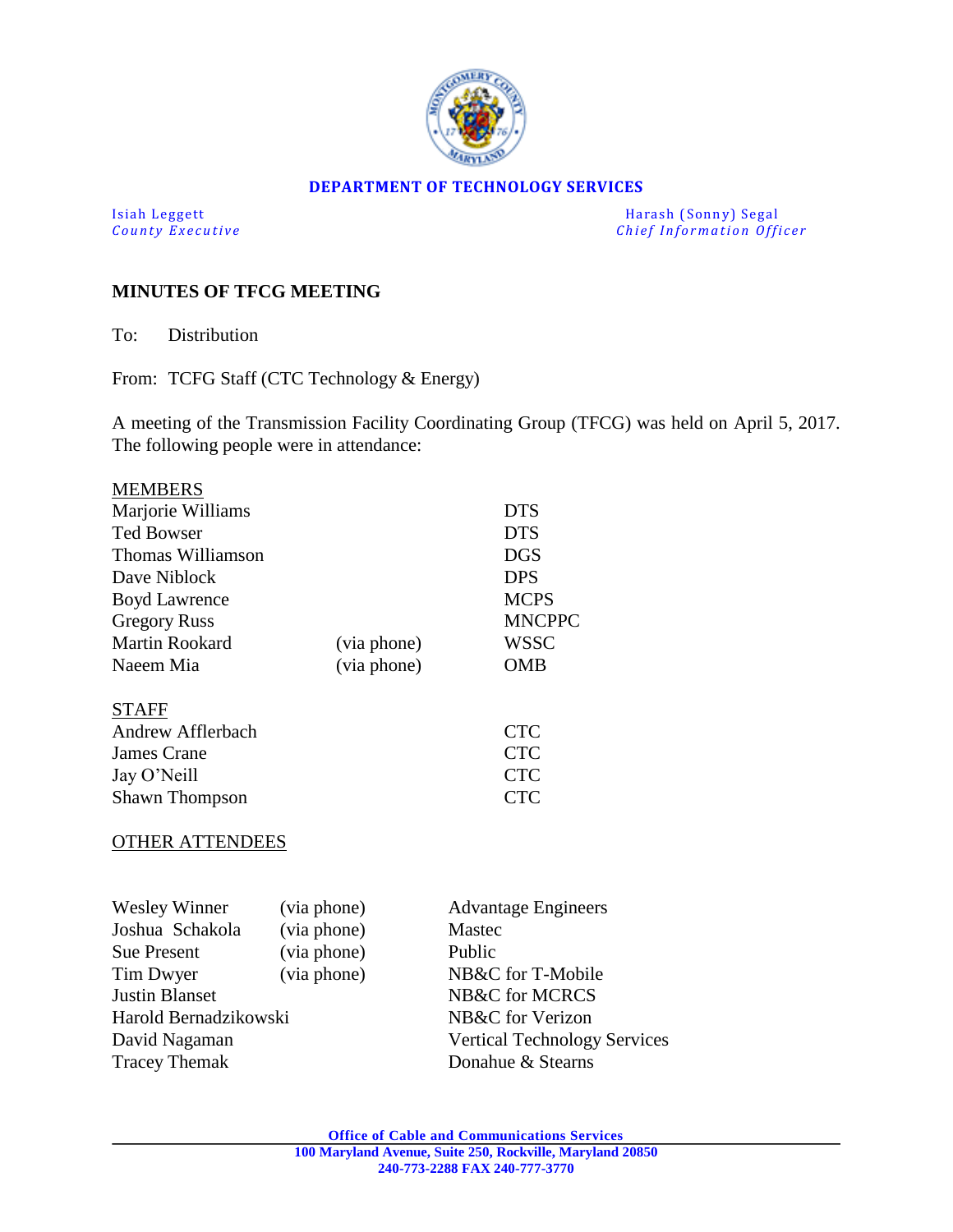Minutes of TFCG Meeting Held April 5, 2017 Page 2 of 9

Linwood Robinson Mobilitie

Paul Whitley NB&C for American Tower Sean Hughes Miller, Miller & Canby Judy Miller Montgomery County Public Safety Radio

Margorie Williams opened the meeting with announcements.

The meetings for May, June and July would move to the second Wednesday of the month due to scheduling issues. The May  $10<sup>th</sup>$  meeting will be held in Room 114 and scheduling information will be posted on the website.

A community meeting regarding Small Cell expansion will be held Wednesday April 26 at 6 pm at the Montgomery County Executive Office Building, 101 Monroe Street Avenue, Rockville, in the cafeteria. It will include an equipment exhibition and a panel discussion.

James Crane was introduced as the new Tower Coordinator.

### **Action Item: Meeting Minutes**

**Discussion:** Martin Rookard moved that the March minutes be approved as written. Dave Niblock seconded the motion and it was unanimously approved.

### **Action Item: Consent Agenda**

- 1. *Application number***:** 201704-01 *Type***:** Minor Modification*Received (date)***:** 02/09/2017 *Applicant***:** AT&T *Site Name/Location***:** Wessling. 6931 Arlington Road, Bethesda *Zoning Standard***:** R20 *Property Owner***:** Bradley Arlington LLC *Description*: Replace three 96"-high antennas, one at 75' and two at 64' and add three Remote Radio Heads (RRH) to a 56.5' commercial and office building. *Tower Coordinator Recommendation***:** Recommended
- 2. *Application number***:** 201704-02 *Type***:** Minor Modification*Received (date)***:** 02/09/2017 *Applicant***:** AT&T *Site Name/Location***:** Promenade. 5225 Pooks Hill Road, Bethesda *Zoning Standard***:** R30 *Property Owner***:** Promenade Towers Mutual Housing Corp *Description*: Replace three 96"-high antennas at a RAD center elevation of 209' and add three Remote Radio Heads (RRH) to a multi residential 194' building. *Tower Coordinator Recommendation***:** Recommended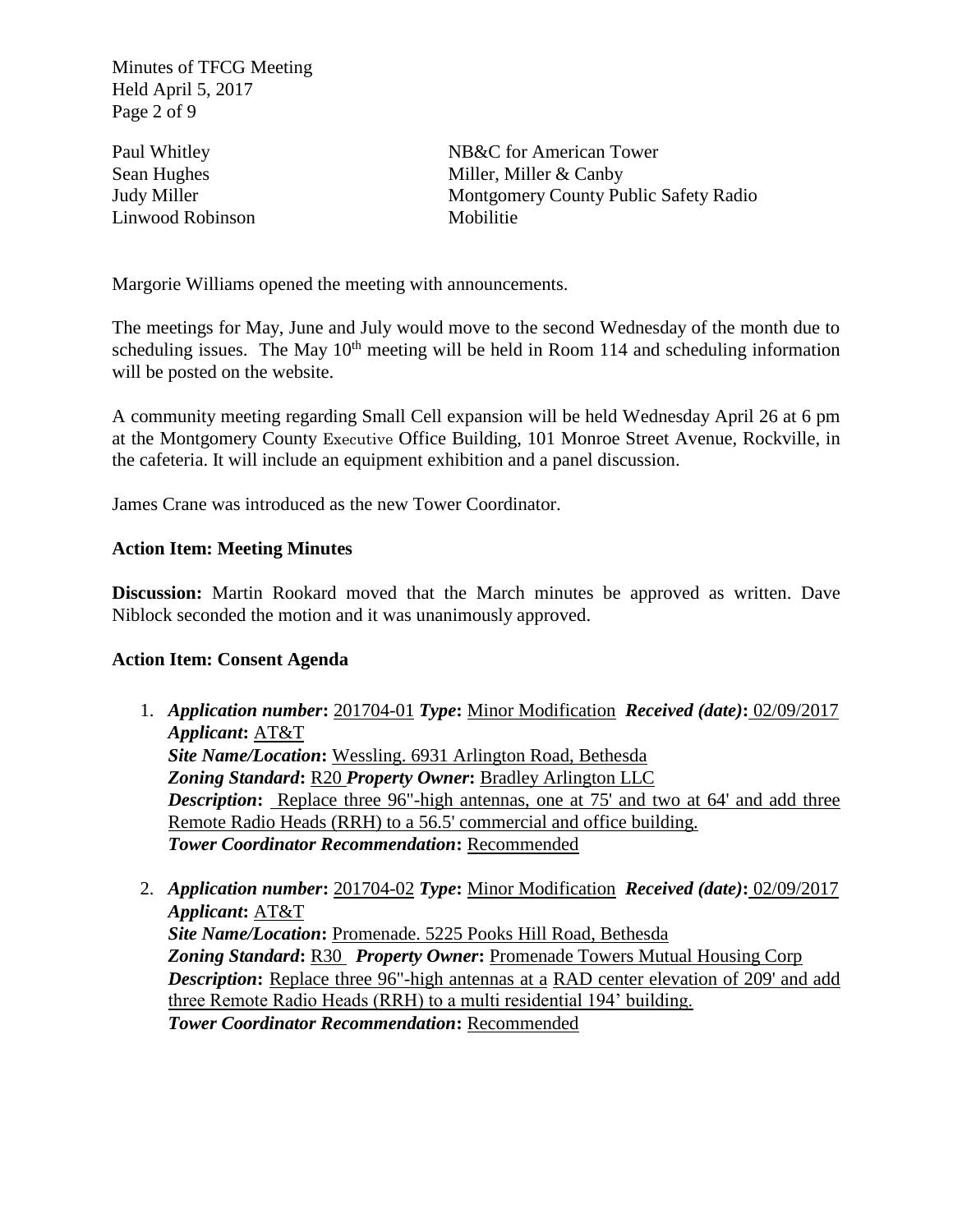Minutes of TFCG Meeting Held April 5, 2017 Page 3 of 9

- 3. *Application number***:** 201704-05 *Type***:** Minor Modification*Received (date)***:** 02/13/2017 *Applicant***:** T Mobile *Site Name/Location***:** Renaissance Plaza Apartment. 1400 Castle Boulevard, Silver Spring *Zoning Standard***:** RH *Property Owner***:** Renaissance Plaza Castle LLC **Description:** Replace two antennas, one 93"-high and one 56"-high at 120' on the roof of an apartment building. *Tower Coordinator Recommendation***:** Recommended
- 4. *Application number***:** 201704-06 *Type***:** Minor Modification*Received (date)***:** 02/13/2017 *Applicant***:** T Mobile *Site Name/Location***:** Rock Creek Terrace Apartments. 12630 Viers Mill Road, Rockville *Zoning Standard***:** RH *Property Owner***:** Rock Creek Terrace Limited Partnership **Description:** Replace two antennas, one 48"-high and one 56"-high at 177' on the roof of an apartment building. *Tower Coordinator Recommendation***:** Recommended
- 5. *Application number***:** 201704-08 *Type***:** Minor Modification*Received (date)***:** 02/13/2017 *Applicant***:** T Mobile *Site Name/Location***:** White Oak Tower Apartments. 11700 Old Columbia Pike, Silver Spring *Zoning Standard***:** R10 *Property Owner***:** Old Columbia Pike Limited Partnership *Description*: Attach one 56" high antenna at 210' and one hybrid cable to an apartment building. *Tower Coordinator Recommendation***:** Recommended
- 6. *Application number***:** 201704-09 *Type***:** Minor Modification*Received (date)***:** 02/16/2017 *Applicant***:** T Mobile *Site Name/Location***:** Pepco 37-N. 18917 Bucklodge Road, Boyds *Zoning Standard***:** AR *Property Owner***:** Potomac Electric Power Company *Description*: Attach three new 93"-high antennas at 145' and one (ODE) cabinet to a PEPCO tower. *Tower Coordinator Recommendation***:** Recommended
- 7. *Application number***:** 201704-10 *Type***:** Minor Modification*Received (date)***:** 02/15/2017 *Applicant***:** AT&T

*Site Name/Location***:** Renaissance Plaza Apartments. 14000 Castle Boulevard, Silver Spring

*Zoning Standard***:** R10 *Property Owner***:** Renaissance Plaza Condo **Description:** Replace three 96" antennas at 106' and install three Remote Radio Heads (RRH) on the roof of a 100' apartment building.

Tower Coordinator Recommendation: Recommended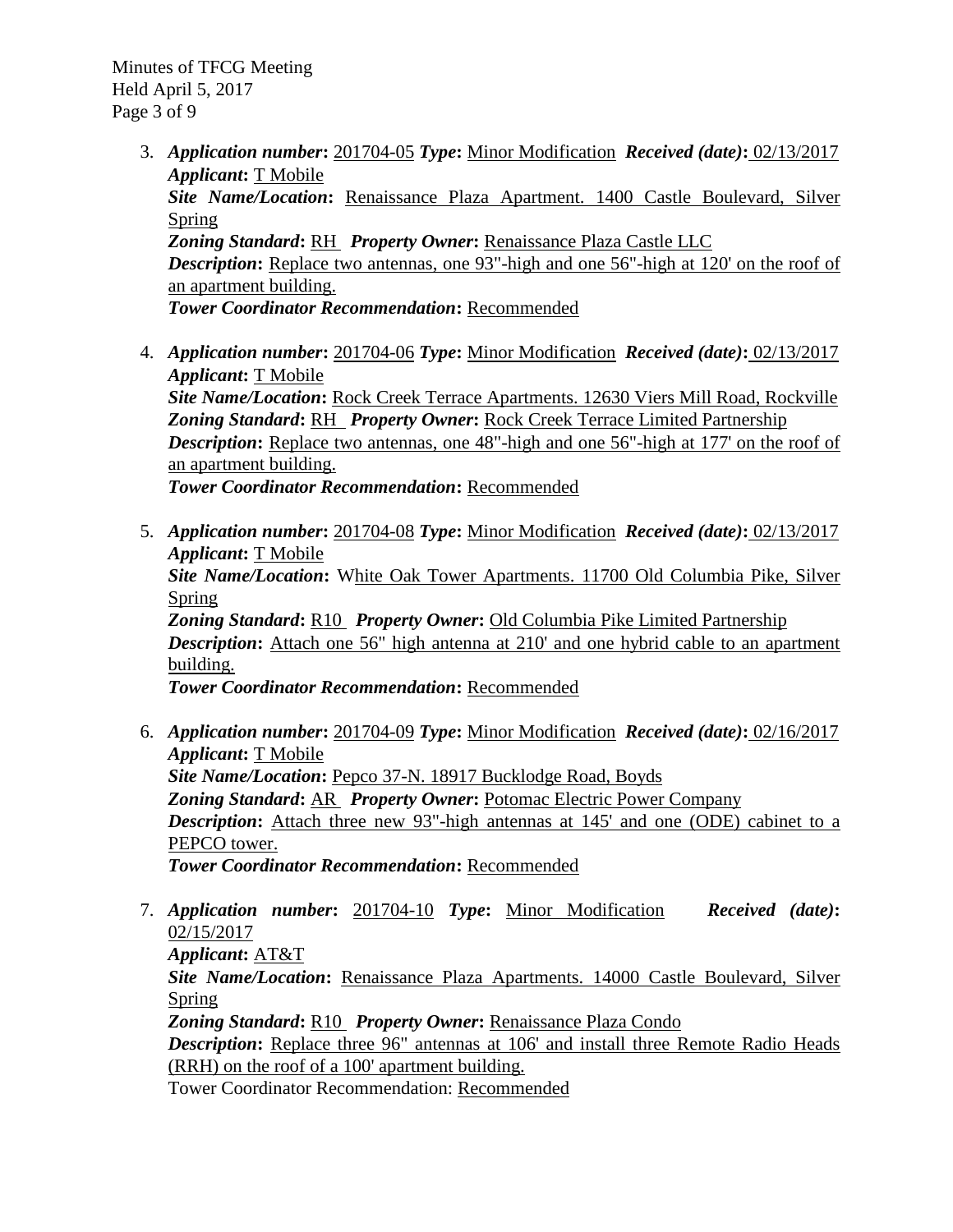Minutes of TFCG Meeting Held April 5, 2017 Page 4 of 9

- 8. *Application number***:**201705-05 *Type***:** Minor Modification *Received (date)***:** 03/20/2017 *Applicant***:** Montgomery County Radio Communications Services *Site Name/Location***:** NRC Building. 11555 Rockville Pike Rockville *Zoning Standard***:** CR3 *Property Owner***:** US Government **Description:** Replace four 21'-high antennas, attach one new 20'-high antenna at 290' and attach two dish antennas, one 6' and one 4' at 272' and 273' on an office building. *Tower Coordinator Recommendation***:** Recommended
- 9. *Application number***:**201705-06 *Type***:** Minor Modification*Received (date)***:** 03/20/2017 *Applicant***:** Montgomery County Radio Communications Services *Site Name/Location***:** Pepco Substation #118. 17101 Germantown Road, Germantown *Zoning Standard***:** AR *Property Owner***:** Pepco **Description:** Replace six antennas, four 21'-high and two 20'-high at 360', 325' and 208' and attach two 6' dish antennas at 117' and 243'on a 360' tower. *Tower Coordinator Recommendation***:** Recommended
- 10. *Application number***:** 201705-07 *Type***:** Minor Modification **Received** *(date)***:** 03/20/2017 *Applicant***:** Montgomery County Radio Communications Services *Site Name/Location***:** Shady Grove Tower. 8620 Pleasant Road, Gaithersburg *Zoning Standard***:** GR *Property Owner***:** WSSC **Description:** Replace six antennas, four 21'-high and two 20'-high at 248', 225' and 200' and two 6' dish antennas at 131' and 162' to a 250' tower. *Tower Coordinator Recommendation***:** Recommended

**Discussion:** Marjorie Williams noted that Item 8 on the Consent Agenda had been posted with an incorrect site name and street numbers. This was corrected to reflect the site name as the NRC building and the street address 11555 Rockville Pike, Rockville.

Dave Niblock noted that four applications would have zoning changes due to updates in classifications. Items 6 and 9 are AR. Item 8 is CR3. Item 10 is GR. The record was changed to reflect the correct zoning classifications.

Motion: Gregory Russ moved that all items on the Consent Agenda be recommended. Boyd Lawrence seconded the motion and it was unanimously approved.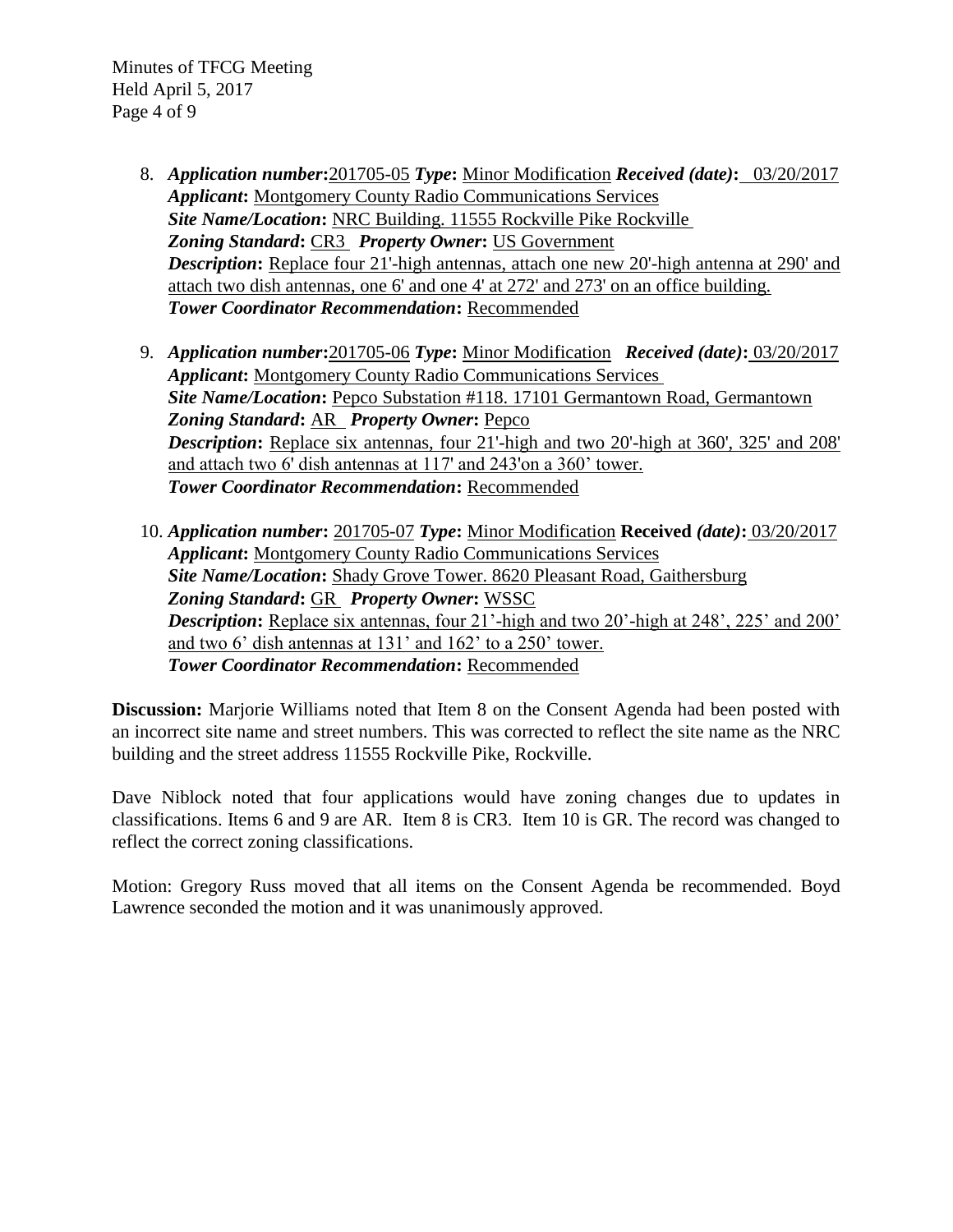Minutes of TFCG Meeting Held April 5, 2017 Page 5 of 9

## **Regular Agenda**

```
11. Application number:201702-02 Type: New Tower Received (date): 12/19/2016 
                                                         Revised: 2/22/2017
```
*Applicant*: American Tower/T-Mobile *Site Name/Location*: 25733 Woodfield Road, Damascus *Zoning Standard*: RNC – Conditional Use *Property Owner*: James H. Warfield *Description*: Construct a 150'-high monopole and attach six panel antennas, three 93"high and three 57"-high, at the 147' level.

*Tower Coordinator Recommendation*: On approval from the Maryland Historical Trust and the Historic Preservation Section at the M-NCPPC and approval by the Hearing Examiner as a Conditional Use to permit the monopole.

James Crane summarized the application and noted that a similar application had been submitted in 2009 and approved (200906-04) but that construction did not go forward. One result of the 2009 process was that it came to the TFCG's attention that this property is a designated historical property and subject to final approval by the Maryland Historical Trust and the Historic Preservation Section at M-NCPPC.

Andrew Afflerbach noted that the description should reflect the antenna carrier height should be expressed as 93". This was changed in the record.

Tom Williamson advised that the nearby Damascus Depot Tower was no longer available for private carriers as it was at capacity and commercial entities had limited opportunities in this area.

Tracey Themak of Donahue & Stearns confirmed that the completed tower will be able to host four other carriers in addition to T-Mobile.

**Motion:** Tom Williamson moved that the application be recommended with the conditions that it is approved by the Maryland Historical Trust and the Historic Preservation Section at the M-NCPPC and approval by the Hearing Examiner as a Conditional Use to permit the monopole. Ted Bowser seconded the motion and it was approved by a vote of 7-0 with one abstention by Gregory Russ.

12. *Application number***:** 201702-10 *Type***:** New Tower*Received (date)***:** 01/03/2017  *Revised: 2/15/2017*

*Applicant***:** WSSC *Site Name/Location***:** Rock Creek Tower. 700 East Gude Drive Rockville *Zoning Standard***:** IH *Property Owner***:** WSSC *Description*: Construct a 140'-high lattice tower and attach two 6'-wide dish antennas at the 137' level.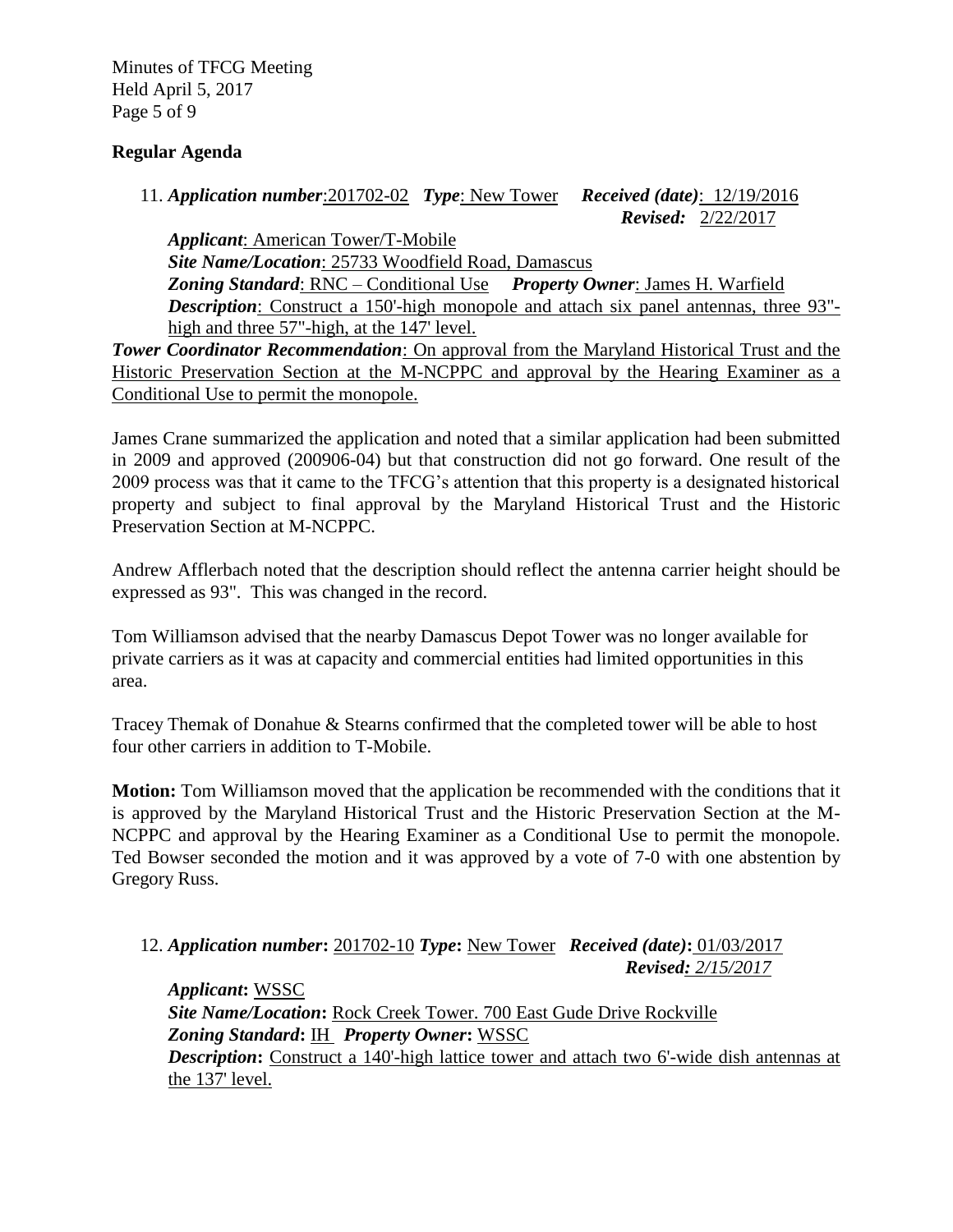Minutes of TFCG Meeting Held April 5, 2017 Page 6 of 9

# **Tower Coordinator Recommendation:** Recommended, conditioned on approval through the Mandatory Referral process.

Margorie Williams noted since application was from WSSC, which has a state designation regarding public sector development, this would involve a Mandatory Referral to the Montgomery County Office of Planning.

James Crane summarized the application, noting that is on WSSC property outside of the Rockville city limits for its own use. As designed, the tower will be able to be extended up to 40'. This application is only for approval of construction of the height in the application. Any additional extension to the tower will need further approval.

Martin Rookard confirmed that it would be capable of colocation but no other agencies or carriers are in current discussion with WSSC.

David Niblock advised the correct zoning classification would be IH. This was corrected in the record.

**Motion**: Boyd Lawrence moved that the application be recommended. Dave Niblock seconded the motion and it was unanimously approved with the conditions on approval through the Montgomery County Planning Department's Mandatory Referral process.

13. *Application number***:** 201705-02 *Type***:** New/Temporary*Received (date)***:** 03/17/2017 *Applicant***:** Verizon Wireless *Site Name/Location***:** 15000 Johns Hopkins Drive, Rockville, MD 20850 *Zoning Standard***:** Limited Use*Property Owner***:** Lau Enterprises, LLC *Description*: Proposed temporary 122' monopole in anticipation of decommissioning of current site at County Fire Safety Training Facility (10025 Darnestown Road). Pole will have no below ground foundations and have nine (9) antennas at the 118' height, three (3) are 94"-high and six are 75"-high

*Tower Coordinator Recommendation***:** Recommended with Conditions

James Crane summarized the application noting it was related to the demolition of the Montgomery County Fire Training Facility at 10025 Darnestown Road, Rockville. That building had hosted several carriers and Verizon is the last carrier to leave the building and reported it has been unable to find a permanent site. This led to its application for a temporary tower.

Harold Bernadzikowski of NB&C stated there would be no foundation penetrating below the ground. The structure would be secured by steel ballast designed to meet all requirements including wind and structural load requirements, following the same codes/requirements as a permanent structure. The equipment cabinet will not be attached to the tower.

Ted Bowser moved that the application be recommended. Martin Rookard seconded the motion. It was unanimously approved with conditions upon approval by DPS and that Verizon would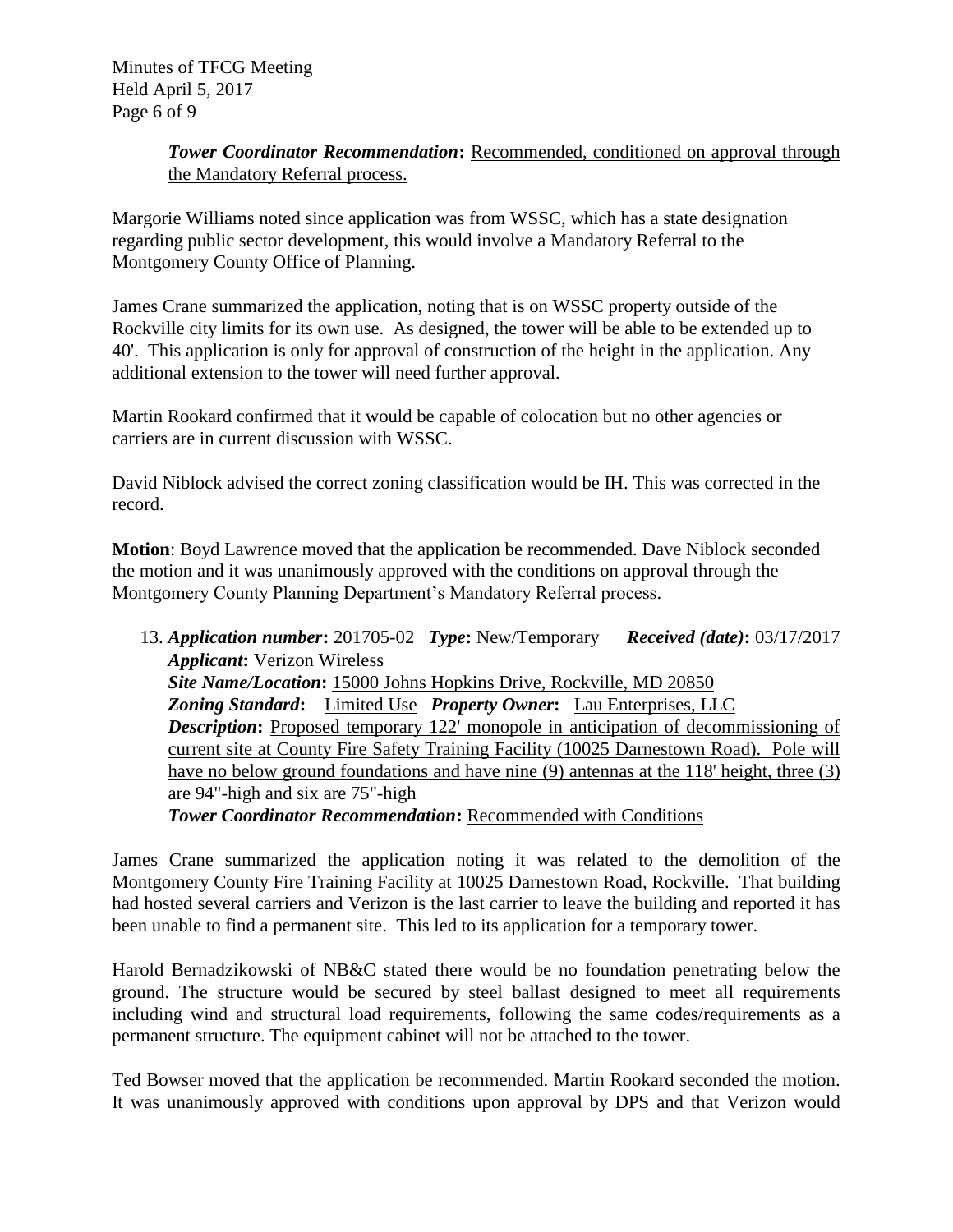Minutes of TFCG Meeting Held April 5, 2017 Page 7 of 9

report to the TFCG Chair on a quarterly basis beginning August 1st, 2017 on the progress toward a permanent site.

14. *Application number***:** 201609-12 *Type***:** Colocation*Received (date)***:** 7/29/2016 *Revised: 9/9/2016 Revised: 2/16/2017 Applicant***:** Technology MD, Network Company LLC *Site Name/Location***:** Mobilitie@9MDB000847. Crystal Rock Drive/Century Boulevard, Germantown *Zoning Standard***:** CR *Property Owner***:** Montgomery County ROW *Description*: Attach two antennas, one 29"-high and one 14" high and one RRH to an existing 26' light pole. *Tower Coordinator Recommendation***:** Recommended

James Crane summarized the application.

Dave Niblock moved that the application be recommended and it was seconded by Tom Williamson. It was unanimously approved with the condition that the applicant present its lease agreement with the pole owner (Allegheny Power/First Energy) to DPS at the time of permit application.

# 15. *Application number***:** 201702-11 *Type***:** Colocation*Received (date)***:** 01/03/2017  *Revised: 3/6/2017*

*Applicant***:** SiriusXM *Site Name/Location***:** Chateau Apartments 9727 Mount Pisgah Road, Silver Spring *Zoning Standard***:** R20 Limited *Property Owner***:** Hillzo Limited Partnership *Description*: Attach three antennas, one 2' high panel, two dish antennas, one 71" wide and one 26" wide antenna at the 149', 141', and 149' levels atop a 134' high apartment building.

*Tower Coordinator Recommendation***:** Recommended

James Crane summarized the application. Boyd Lawrence moved that the application be recommended. Martin Rookard seconded the motion and it was unanimously approved.

16. *Application number***:** 201704-03 *Type***:** Colocation*Received (date)***:** 02/10/2017  *Revised: 3/13/2017*

*Applicant***:** T Mobile *Site Name/Location***:** 12520 Prosperity Drive, Silver Spring, MD 20904 *Zoning Standard***:** CR *Property Owner***:** PBS Meadows, LLC *Description*: Attach nine (9) antennas, eight (8) panel antennas, four (4) 56"-high and four 93"-high at 47', four (4) new RRUs, and one dish antenna atop a 40'-high office building.

*Tower Coordinator Recommendation***:** Recommended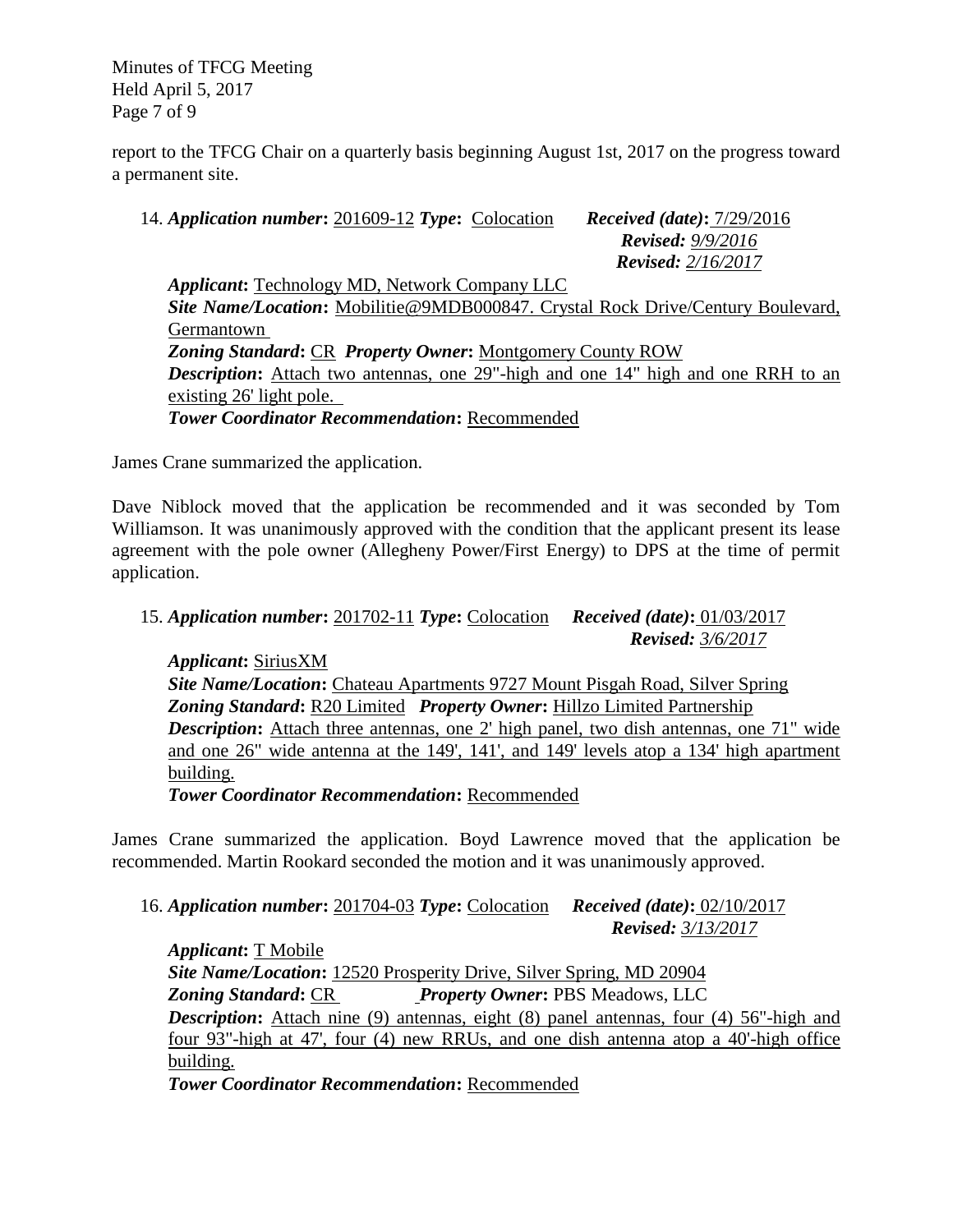Minutes of TFCG Meeting Held April 5, 2017 Page 8 of 9

James Crane summarized the application. Dave Niblock moved that the application be recommended. Gregory Russ seconded the motion and it was unanimously approved.

17. *Application number***:** 201704-12 *Type***:** Colocation*Received (date)***:** 02/24/2017 *Applicant***:** T Mobile *Site Name/Location***:** 842710-7WAN527D. 12012 Alpert Lane, Silver Spring, MD *Zoning Standard***:** R10 Limited *Property Owner***:** M-NCPPC **Description:** Attach nine antennas, eight panel antennas, four 5' high and four 8' high, and one 26" dish at the 135' level on 180'-high monopole. *Tower Coordinator Recommendation***:** Recommended with Conditions

James Crane summarized the application. It was noted that the property is owned by the M-NCPPC. Michelle Grace of Montgomery County Parks and Planning had been notified and reported that the M-NCPPC application process had begun.

Martin Rookard moved that the application be recommended. Tom Williamson seconded the motion. It was approved with a vote of 7-0 and one abstention by Gregory Russ, with the condition that the applicant receive approval from M-NCPPC.

18. *Application number***:** 201704-13 *Type***:** Colocation*Received (date)***:** 03/01/2017 *Applicant***:** T Mobile *Site Name/Location***:** Boy Scouts of America 9190 Rockville Pike, Bethesda (aka 4900 West Cedar Lane) *Zoning Standard***:** R60 *Property Owner***:** National Capital Area Council, Boy Scouts of America **Description:** Install seven antennas, six panel antennas, three 8'-high and three 5' high, and one 2' wide dish antenna at the 66' level atop an 36'-high office building. **Tower Coordinator Recommendation:** Conditioned on Approval as Conditional Use by the Hearing Examiner.

James Crane summarized the application, noting there was a discrepancy in the height reported by the applicant (56') and the height as measured by both historical data and the site survey. The actual height is 36'. The lower height would preclude a colocation due to the residential zoning.

Marjorie Williams added that as the building is under 50' in a residential zone, antennas could not be attached.

James Crane added that he had discussed the restrictions with the applicant who still wanted to proceed with the application.

Timothy Dwyer on behalf of T-Mobile acknowledged that the application's representation of the higher elevation considered a 10' retaining wall on the roof and their measurement of the height without the retaining wall 46'. The difference